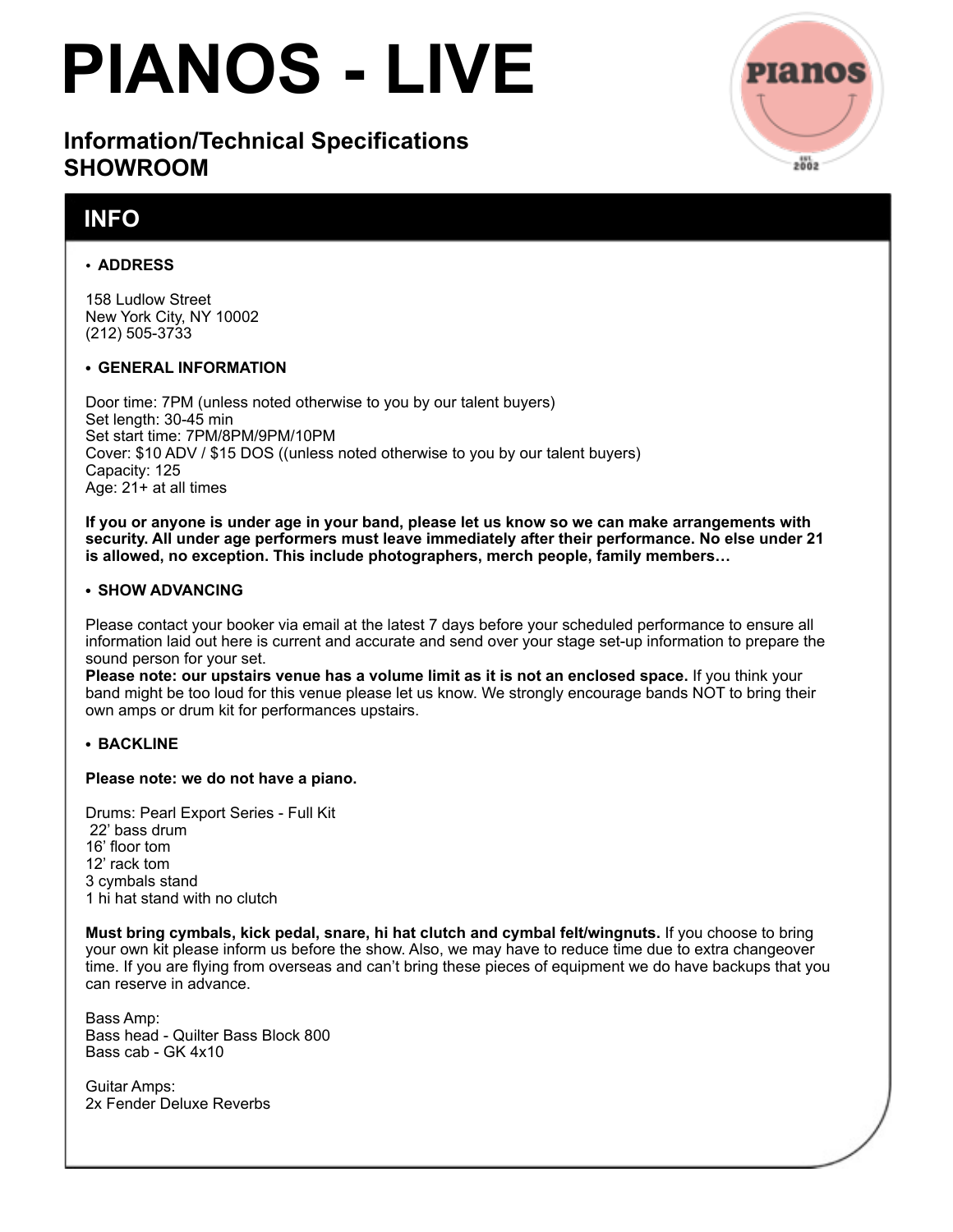#### **CONSOLE**

Behringer Wing 48-Channel Digital Mixer

#### **PA:**

2 Funktion-One Resolution 3SH 2-way 10" skeletal horn (hung) 1 Funktion-One F215MK1 double 15" mid-bass (hung) 2 EP1 (subs)

#### **MONITORS:**

3 TX1122FM Tour-X 12

#### **DJ:**

2 Technics 1200 MK III Turntables 2 Pioneer CDJ 2000nxs2's 1 Pioneer DJM900nxs2 1 Pioneer DJM-S7 1 Pioneer DDJ-SR Controller

DJs must bring their own slip mats, needles and cartridges, headphones, Serato, laptop stands, or anything else not listed here that you may need. We have to tables that DJ use for their equipment.

#### **Video:**

Vivitek DH765ZUST HDMI connection from sound booth (can be run to stage upon request) USB player

#### **• LOAD IN**

Please arrive 30 minutes before your set. If you are interested in doing a sound check please email your booker. However, we cannot guarantee a soundcheck.

#### • **PROMOTION**

Please send the following information to booking@pianosnyc.com

**Picture** 

Promotional links to Soundcloud, Instagram, Facebook, Website...

We also ask you to help us promote the show.

#### • **HOSPITALITY**

Pianos provides drink tickets (redeemable for well drinks, wine and beers) as well as complimentary water and softs drinks. **We just ask that you please tip your server.** Artist also receive 20% off on dinner menu.

#### **• PROPS**

While we encourage our performers to express themselves as creatively as possible, under no circumstances are smoke machines or any such devices allowed in the premises.

Please not this is not a binding agreement, but an informational briefing subject to change/annulment at any time by either party unless agreed upon by both parties through a dually signed contract.